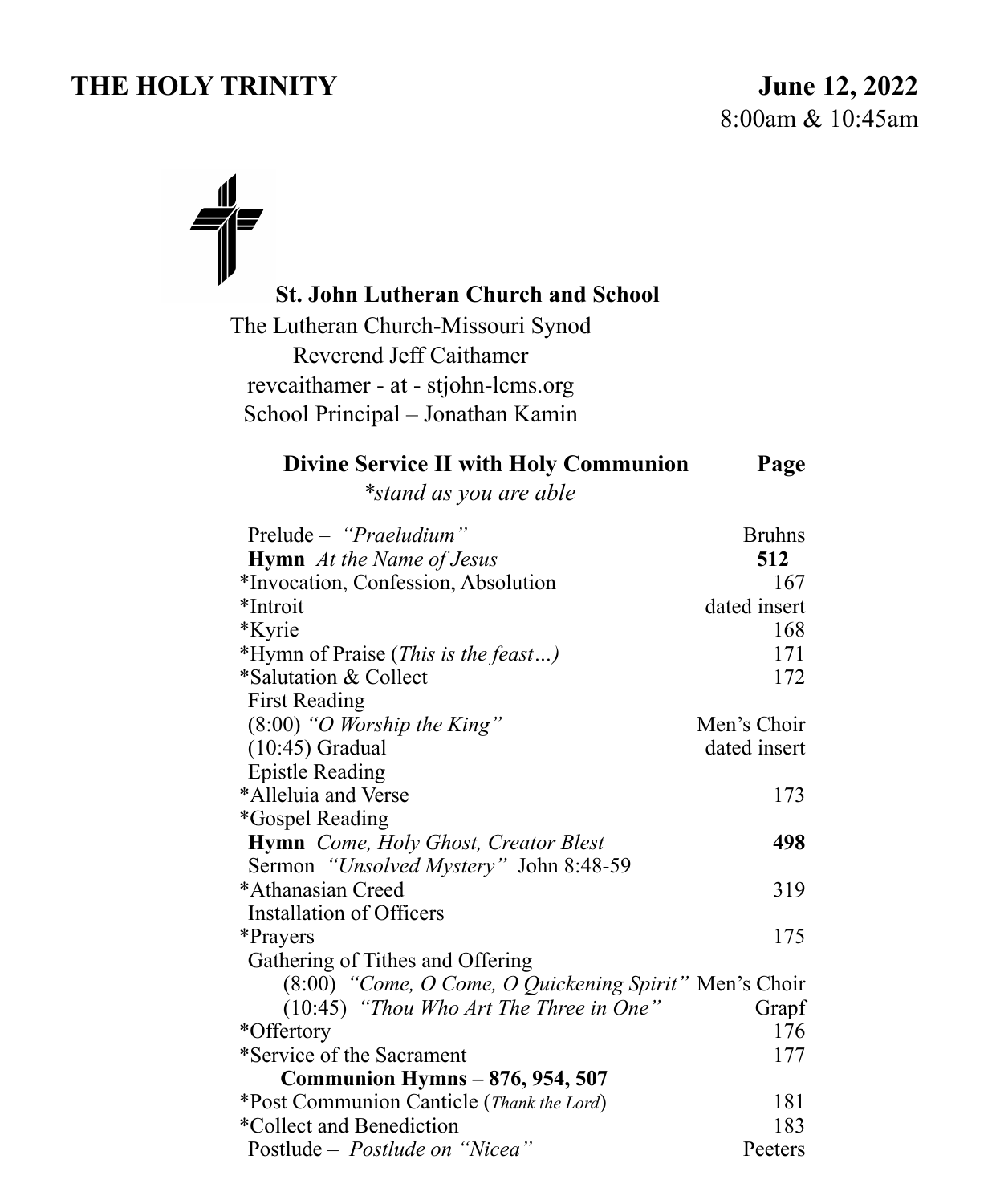**WELCOME TO ST. JOHN!** We ask members and guests to fill out an attendance card located by the hymnals; indicate your attendance at Holy Communion. Cards may be placed in the offering plate. Note that there are two glasses in the center of each tray with diluted wine.

**SERVING TODAY – Preaching & Presiding:** Rev. Jeff Caithamer. **Organist & Choir Director:** Keith Williams. **Elders:** 8:00 – Mark, Mike, John,, Harold; 10:45 – Chuck, Christopher, Kurt, Jim. **Ushers:** 8:00 – Bill & Jack; 10:45 – Jordan & Peter.

**ABOUT THE LORD'S SUPPER**: Our congregation is a member of the Lutheran Church-Missouri Synod, a family of congregations who pledge themselves to teach and to believe the same doctrines. We invite those persons who are members in good standing of a congregation of the Lutheran Church-Missouri Synod or of a church in fellowship with the LCMS to receive the sacrament. We want to express our sincere welcome to guests and to assure them that it is in their spiritual interest that we practice closed communion. Guests desiring to learn more about our beliefs are asked to make an appointment to speak with our pastor.

**OUR CONGREGATIONAL FAMILY** *–* The altar flowers are given today by Ron & Carol in celebration of their 53rd wedding anniversary. We also remember the following people in our prayers: *for peace, hope, and comfort:* Esther; *for healing and recovery:* Charlene, Karl-brother of Judy, Judy, Roger- father of Stephanie, Jim, Brian, Larry, Teresa, Barbara, Karla, John, Tom, Hendricks, Maria, Merv, Rebecca, Roy, Dan, Todd, Brett; *for successful treatments:* Barb, Luke, Earl, Linda, Joan, Jeanette, Nancy; *for those in the military:* Adam, Nick, Andy,. Brandon, Zachary, David; *for our homebound:* Dot, Linda.

For requests for the prayer chain or to be added to the chain: <http://stjohnmedia.org/church/PrayerList.html>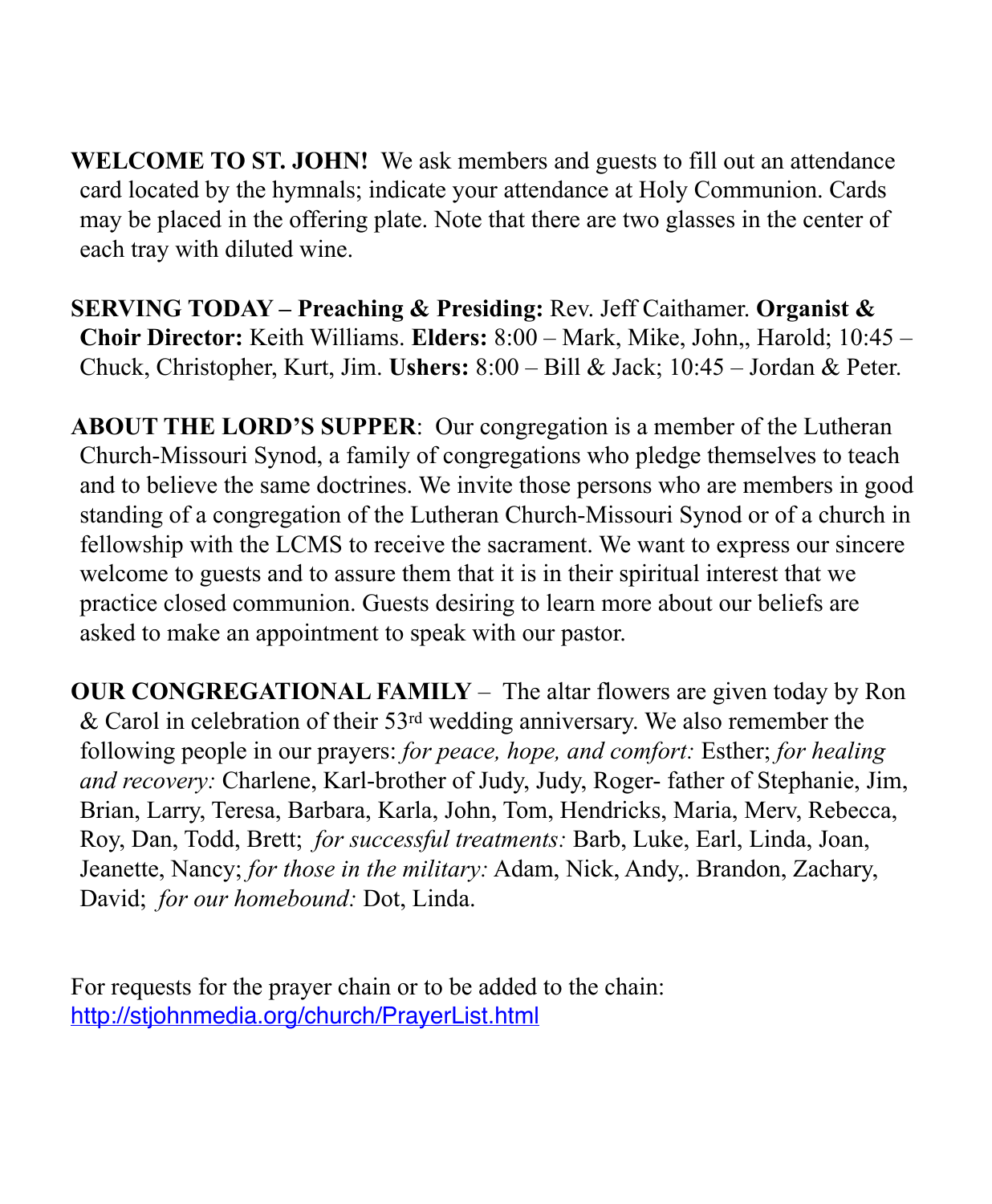### **OUR WEEK AHEAD**

| <b>Today</b>   | <i>The Holy Trinity</i> ; 8:00 Holy Communion; 9:30 Adult Bible Class, |  |
|----------------|------------------------------------------------------------------------|--|
|                | Sunday School; 10:45 Holy Communion                                    |  |
| Monday         | 5:30 Finance Board                                                     |  |
| <b>Tuesday</b> | 6:00 Elders                                                            |  |
| Wednesday      | 10:00 Adult Bible Class; 7:15 Holy Communion                           |  |
| <b>Sunday</b>  | 2nd Sunday after Pentecost; Father's Day; 8:00 Holy Communion;         |  |
|                | 9:30 Adult Bible Class, Sunday School; 10:45 Holy Communion            |  |

**Office Hours –** The Church Office's summer hours are 10am-2pm. The School Office will not have regular office hours. If you need to get in touch with the School Office staff for any reason over the summer, please call the school office at (217) 359-1714. Messages will be checked regularly. You may also reach them through email.

**Veteran's List –** We are looking to update our Veteran's list. If you or someone you know in the congregation is a Veteran, please let the church office know so that we can add to our list. Thank you.

**Tuesday/Wednesday Adult Bible Class** will be canceled for June 21st for Vacation Bible School as well as June 28th. Thank you.

**Church Office Help –** The church office is looking for temporary help for a few months starting mid-July through the end of October. If you or anyone you know of might be interested, please email the church office at churchoffice - ay - stjohnlcms.org for more information. Thank you.

**Round Barn Manor Food Pantry Program Update –** An administrator has been found. We are in need of extra helpers to pick up the order at the food bank once a month. In the past, the order would fill two minivans or similar size vehicles. Please consider helping on a monthly or on a rotating basis. If you are interested in helping out, please contact the school office for more information.

**Prairie Gardens Gift Cards –** There are only a few cards left. Gift cards can be used on any purchase at Prairie Gardens, do not expire, and will carry a balance if you spend less than \$20. PTF gets 20% from each card sold. Gift cards are available now in the school office.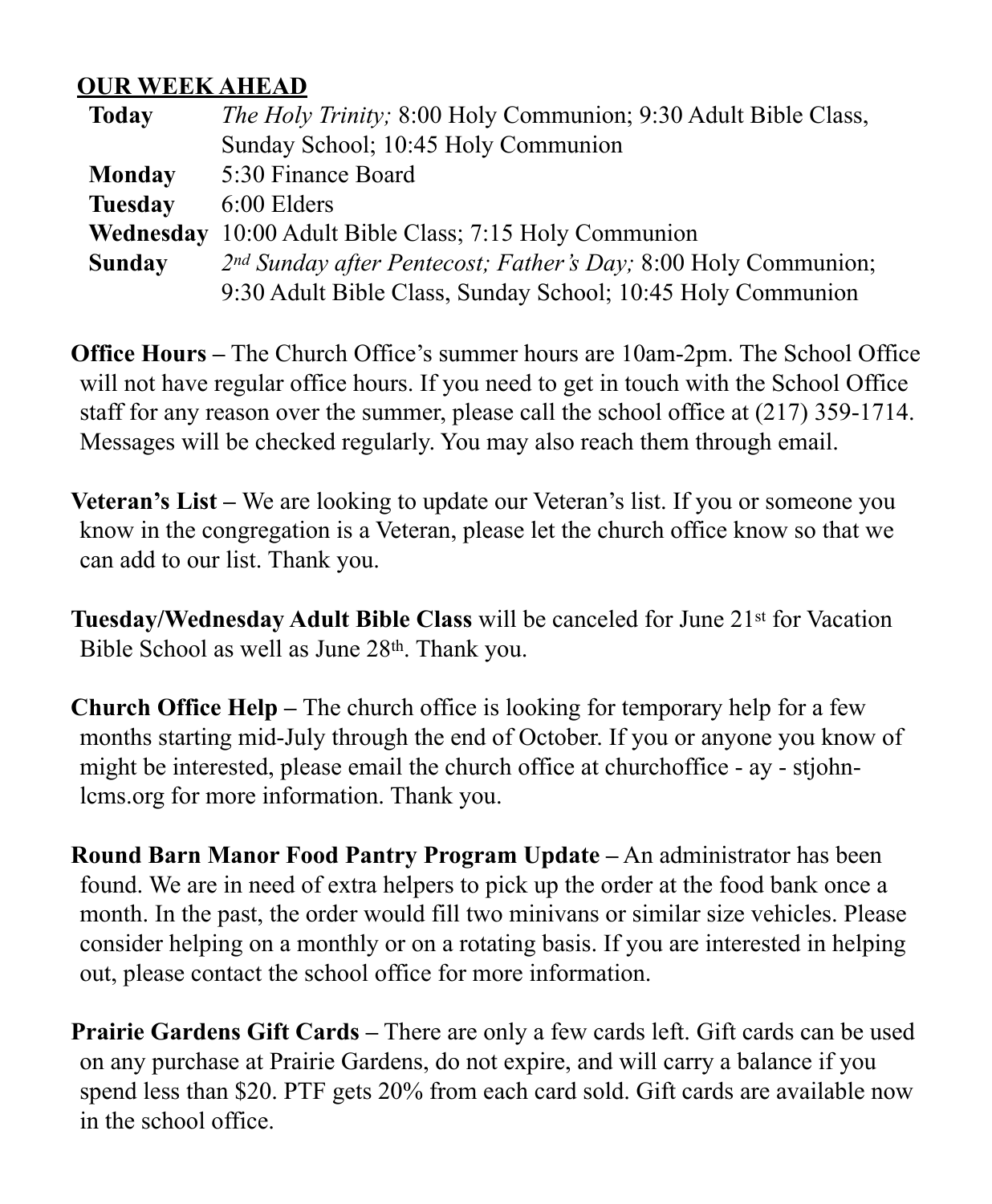# **EDUCATION HOUR TODAY**

**Adult Bible Class –** led by Pastor Caithamer in the fellowship hall **Sunday School** – Summer Sunday School has begun. 3/4yrs through High School will meet in the Sanctuary for opening before class. Parents, please note the room changes.

| $3/4$ yrs Room 4C                       | 6 <sup>th</sup> -8 <sup>th</sup> Conference Room |
|-----------------------------------------|--------------------------------------------------|
| $K-2^{nd}$ Room 2C                      | High School Youth Room                           |
| $3^{\text{rd}} - 5^{\text{th}}$ Room 6B |                                                  |

**Housing Sponsor –** One of our former members, Clara (daughter of John & Jennie) will be interning with Keith Williams at Buzard Pipe Organ Builders in June. She is seeking a place to stay in Champaign during the last week of June. Clara is asking if any St. John family might be able to offer a place to stay.

**Vacation Bible School - Friends of Luther June 20-24 9:00-11:30am –** The name Martin Luther may ring a bell, but do you know Elisabeth Cruciger? Phillip Melanchthon? And what did they all believe? Come learn as these and other friends of Luther teach the basics of the Christian faith, five of the six chief parts of the Catechism. Students will hear Bible stories, as well as sing songs, make crafts, play games and eat snacks. They will do this while learning about our one true God, and how He is our fortress. Registration is open for children 3 years old (and pottytrained) to completed 5th grade at https://vbsmate.com/stjohnchampaign. Any questions, please email vbs $@$ stjohnls.com.

**VBS Donation Requests** have now been posted on the bulletin board by the Fellowship Hall. Various items are needed to provide snacks for each day of VBS during the week of June 20th. Please use the donation slips provided for requests and return your donated items to the coat room by June  $17<sup>th</sup>$ , 2022. Please contact Donna, with any questions you may have. Thank you.

**Others Talk, We Have Something To Say –** Issues, Etc. is a radio-talk show and podcast produced by Lutheran Public Radio in Collinsville, IL and hosted by LCMS Pastor Todd Wilken. This week's topics include: Why Civilization Depends on the Strength of Men, The Blessedness of Christian Suffering, The Preface, Paul's Letters to Timothy and more. You can listen at your convenience at issuesetc.org, the LPR mobile app and your favorite podcast provider.